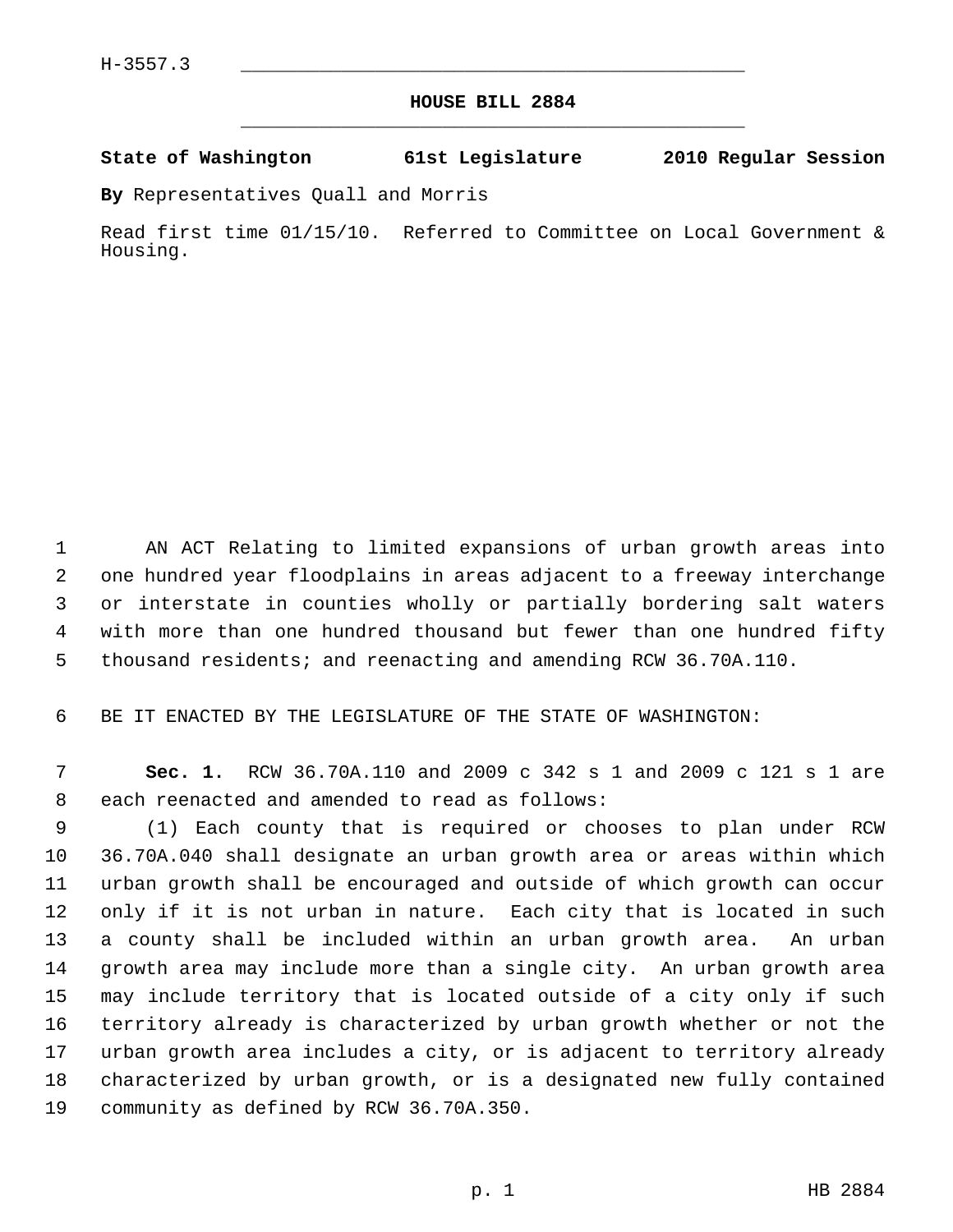1 (2) Based upon the growth management population projection made for 2 the county by the office of financial management, the county and each 3 city within the county shall include areas and densities sufficient to 4 permit the urban growth that is projected to occur in the county or 5 city for the succeeding twenty-year period, except for those urban 6 growth areas contained totally within a national historical reserve. 7 As part of this planning process, each city within the county must 8 include areas sufficient to accommodate the broad range of needs and 9 uses that will accompany the projected urban growth including, as 10 appropriate, medical, governmental, institutional, commercial, service, 11 retail, and other nonresidential uses.

12 Each urban growth area shall permit urban densities and shall 13 include greenbelt and open space areas. In the case of urban growth 14 areas contained totally within a national historical reserve, the city 15 may restrict densities, intensities, and forms of urban growth as 16 determined to be necessary and appropriate to protect the physical, 17 cultural, or historic integrity of the reserve. An urban growth area 18 determination may include a reasonable land market supply factor and 19 shall permit a range of urban densities and uses. In determining this 20 market factor, cities and counties may consider local circumstances. 21 Cities and counties have discretion in their comprehensive plans to 22 make many choices about accommodating growth.

23 Within one year of July 1, 1990, each county that as of June 1, 24 1991, was required or chose to plan under RCW 36.70A.040, shall begin 25 consulting with each city located within its boundaries and each city 26 shall propose the location of an urban growth area. Within sixty days 27 of the date the county legislative authority of a county adopts its 28 resolution of intention or of certification by the office of financial 29 management, all other counties that are required or choose to plan 30 under RCW 36.70A.040 shall begin this consultation with each city 31 located within its boundaries. The county shall attempt to reach 32 agreement with each city on the location of an urban growth area within 33 which the city is located. If such an agreement is not reached with 34 each city located within the urban growth area, the county shall 35 justify in writing why it so designated the area an urban growth area. 36 A city may object formally with the department over the designation of 37 the urban growth area within which it is located. Where appropriate,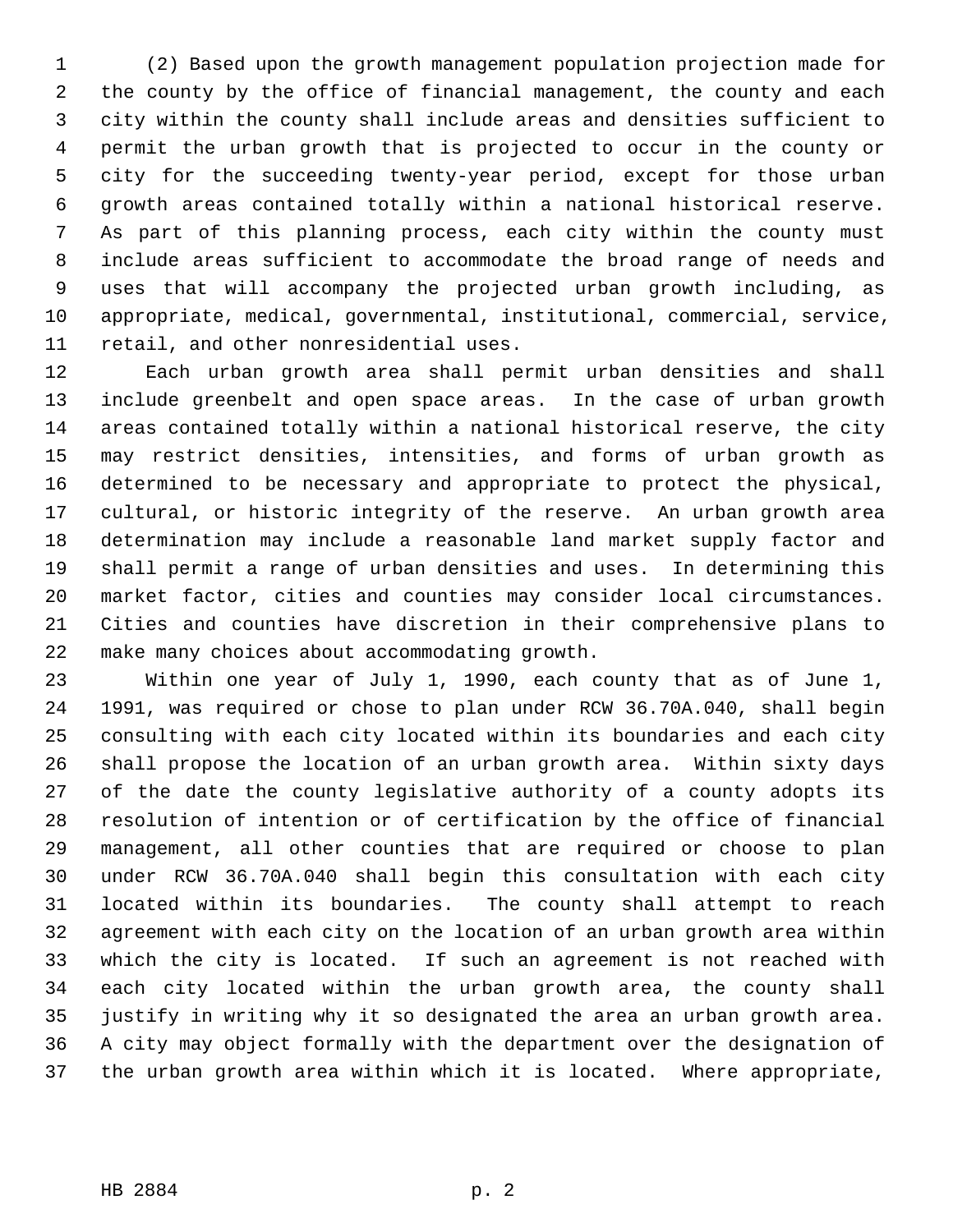1 the department shall attempt to resolve the conflicts, including the 2 use of mediation services.

 3 (3) Urban growth should be located first in areas already 4 characterized by urban growth that have adequate existing public 5 facility and service capacities to serve such development, second in 6 areas already characterized by urban growth that will be served 7 adequately by a combination of both existing public facilities and 8 services and any additional needed public facilities and services that 9 are provided by either public or private sources, and third in the 10 remaining portions of the urban growth areas. Urban growth may also be 11 located in designated new fully contained communities as defined by RCW 12 36.70A.350.

13 (4) In general, cities are the units of local government most 14 appropriate to provide urban governmental services. In general, it is 15 not appropriate that urban governmental services be extended to or 16 expanded in rural areas except in those limited circumstances shown to 17 be necessary to protect basic public health and safety and the 18 environment and when such services are financially supportable at rural 19 densities and do not permit urban development.

20 (5) On or before October 1, 1993, each county that was initially 21 required to plan under RCW 36.70A.040(1) shall adopt development 22 regulations designating interim urban growth areas under this chapter. 23 Within three years and three months of the date the county legislative 24 authority of a county adopts its resolution of intention or of 25 certification by the office of financial management, all other counties 26 that are required or choose to plan under RCW 36.70A.040 shall adopt 27 development regulations designating interim urban growth areas under 28 this chapter. Adoption of the interim urban growth areas may only 29 occur after public notice; public hearing; and compliance with the 30 state environmental policy act, chapter 43.21C RCW, and under this 31 section. Such action may be appealed to the appropriate growth 32 management hearings board under RCW 36.70A.280. Final urban growth 33 areas shall be adopted at the time of comprehensive plan adoption under 34 this chapter.

35 (6) Each county shall include designations of urban growth areas in 36 its comprehensive plan.

37 (7) An urban growth area designated in accordance with this section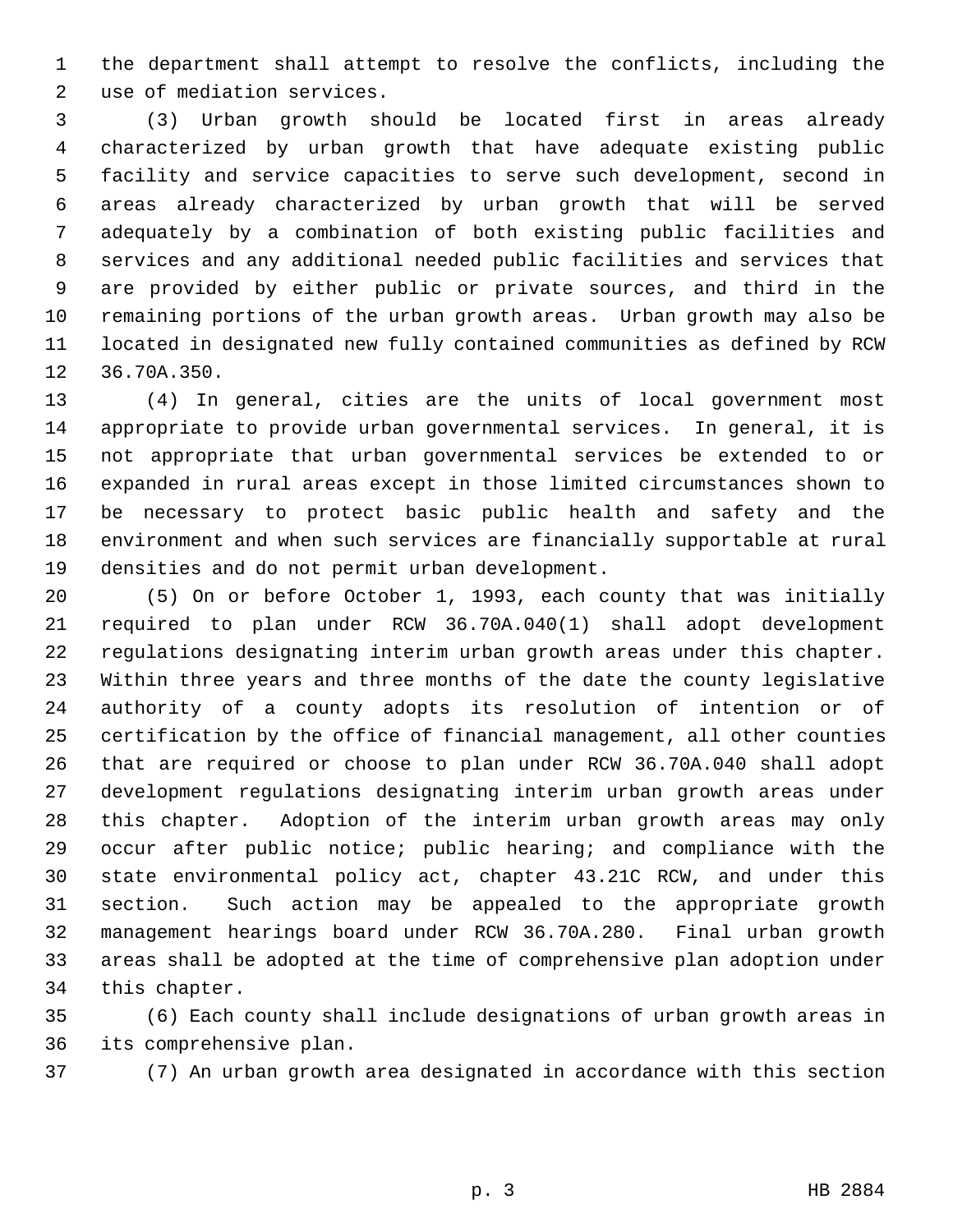1 may include within its boundaries urban service areas or potential 2 annexation areas designated for specific cities or towns within the 3 county.

 4 (8)(a) Except as provided in (b) of this subsection, the expansion 5 of an urban growth area is prohibited into the one hundred year 6 floodplain of any river or river segment that: (i) Is located west of 7 the crest of the Cascade mountains; and (ii) has a mean annual flow of 8 one thousand or more cubic feet per second as determined by the 9 department of ecology.

10 (b) Subsection (8)(a) of this section does not apply to:

11 (i) Urban growth areas that are fully contained within a floodplain 12 and lack adjacent buildable areas outside the floodplain;

13 (ii) Urban growth areas where expansions are precluded outside 14 floodplains because:  $((+A))$  Urban governmental services cannot be 15 physically provided to serve areas outside the floodplain; or  $((+B)$ 16 Expansions outside the floodplain)) accessing the expansion would 17 require a river or estuary crossing ((to access the expansion)); or

18 (iii) Urban growth area expansions where:

19 (A) Public facilities already exist within the floodplain and the 20 expansion of an existing public facility is only possible on the land 21 to be included in the urban growth area and located within the 22 floodplain;  $((\theta \cdot \mathbf{r}))$ 

23 (B) Urban development already exists within a floodplain as of July 24 26, 2009, and is adjacent to, but outside of, the urban growth area, 25 and the expansion of the urban growth area is necessary to include such 26 urban development within the urban growth area;  $((\theta \hat{r}))$ 

27 (C) The expansion is authorized by a county that is wholly or partially bordered by salt waters and has more than one hundred thousand but fewer than one hundred fifty thousand residents. Urban growth area expansions authorized in accordance with this subsection (8)(b)(iii)(C) must be limited to areas that are adjacent to an urban growth area and a freeway interchange or interstate; or

33 (D) The land is owned by a jurisdiction planning under this chapter 34 or the rights to the development of the land have been permanently 35 extinguished, and the following criteria are met:

36 (I) The permissible use of the land is limited to one of the 37 following: Outdoor recreation; environmentally beneficial projects,